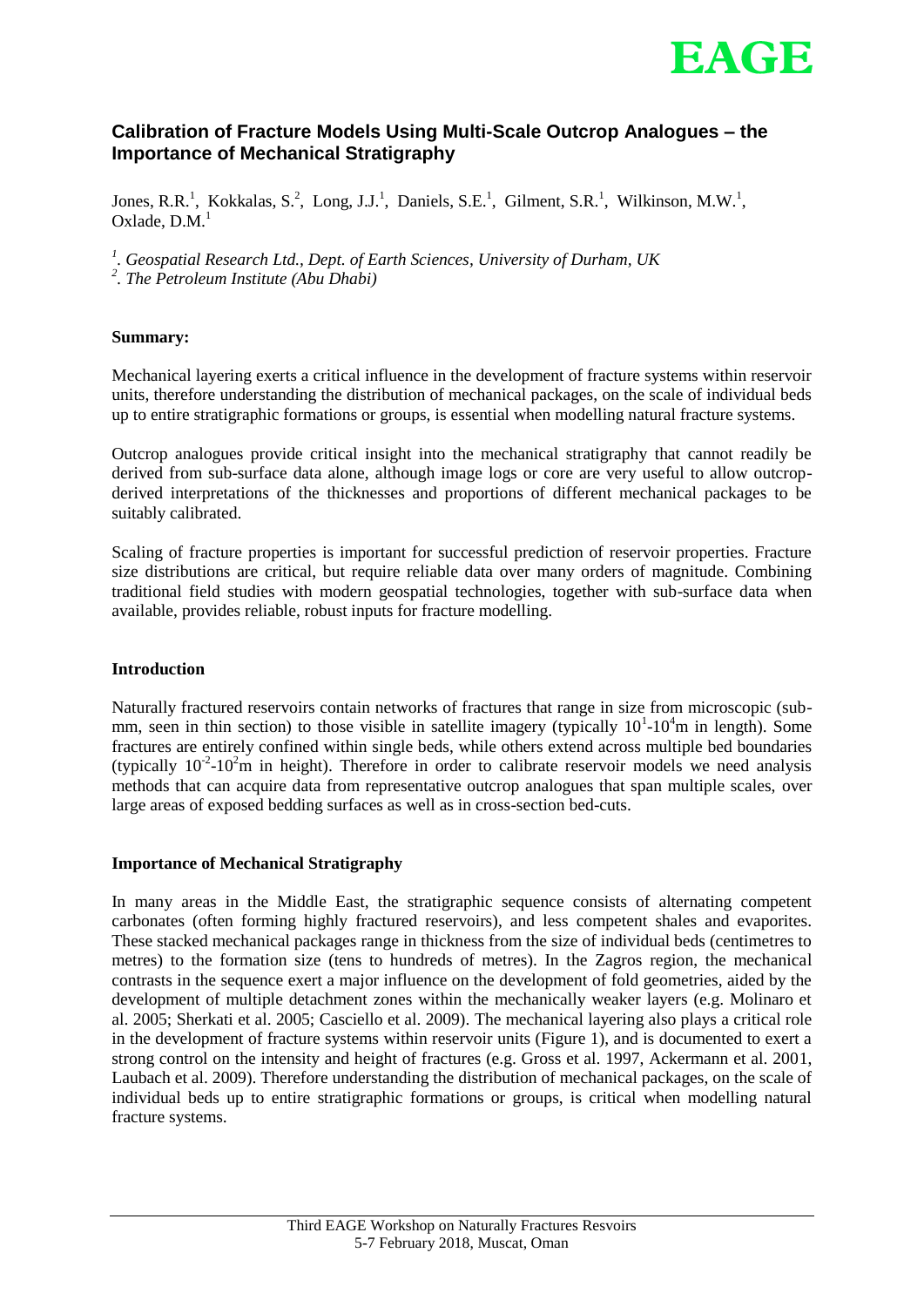



*Figure 1 Schematic diagram showing the influence of mechanical stratigraphy operating at different scales during the development of the fracture network. Major mechanical layer boundaries act as barriers to fracture propagation, even for the largest fractures, while intermediate layers act to retard most fractures, though are unable to confine the largest. The smaller fractures are confined by all mechanical boundaries.* 

## **Multi-scale Data Acquisition**

Good analogues for calibration of reservoir models should contain representative fracture properties across as wide a range of scales as possible. Extensive areas of high quality outcrops are often ideally suited to allow fracture networks to be characterised at scales from thin section and hand sample, up to many kilometres (Jones et al. 2008).

The best outcrop analogues to constrain mechanical stratigraphy are well exposed areas with high topographic relief, so that sufficient lateral variability can be studied for a thick stratigraphic sequence. Small outcrops are often situated within a single mechanical package, so high outcrops are best in order to see the larger mechanical boundaries, and to quantify the parameters of vertically persistent fractures that are most likely to support high fluid flow rates.



*Figure 2 [Left] Acquisition of photogrammetric data for analysis of mechanical stratigraphy from the Musandam 2 Fm. in Wadi Bih, near Ras Al-Khaimah, UAE. Red rectangle shows area of inset [Right]. Red arrow: larger mechanical boundary, which few fractures cross; purple and green arrows: examples of intermediate and smaller mechanical boundaries, respectively.*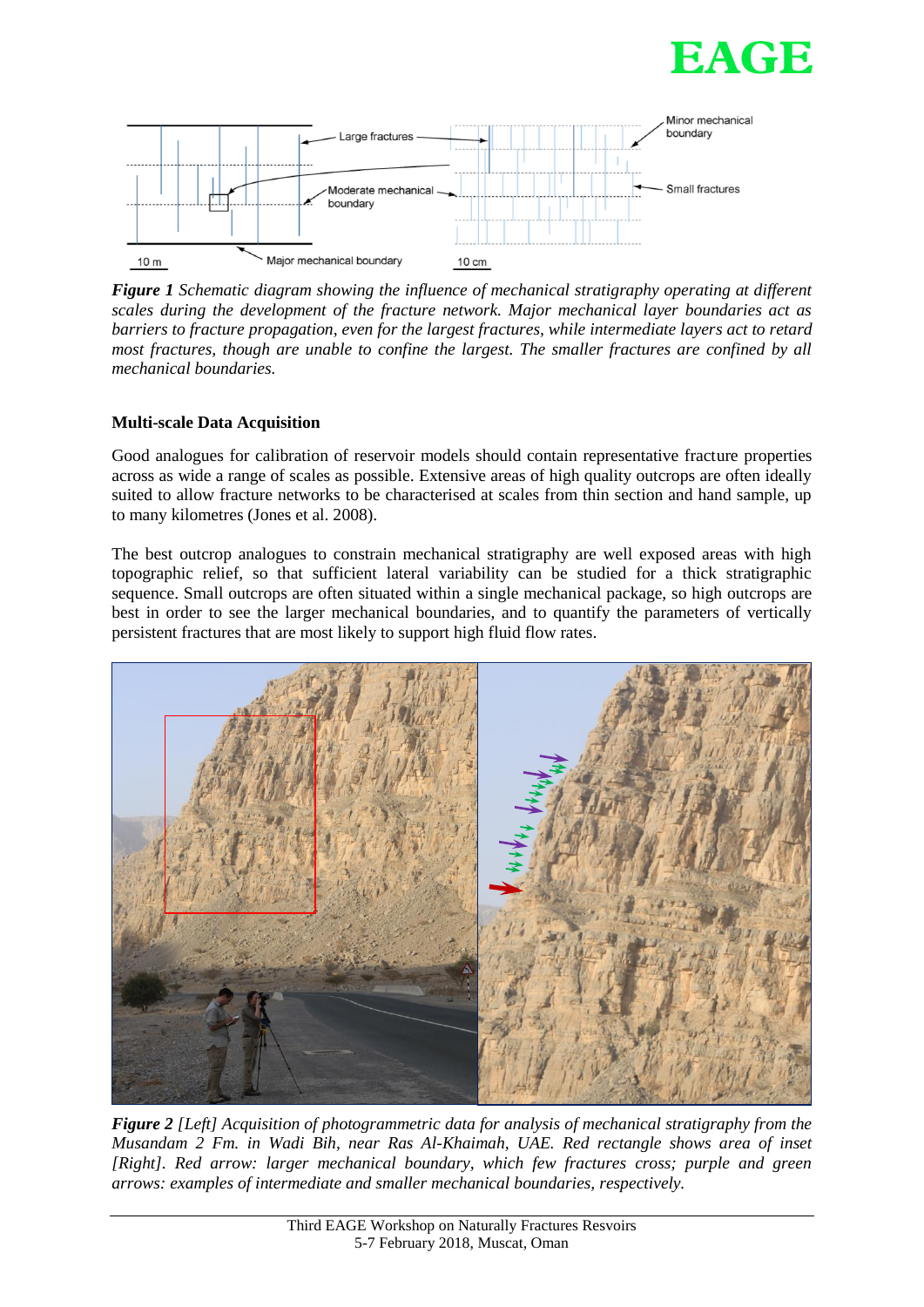

New geospatial technologies such as terrestrial lidar and photogrammetry (ground-based or from unmanned aerial vehicles; i.e. 'UAVs' or 'drones') are particularly well suited for capture of the detailed 3D geometry of the outcrop surface, from which quantitative measurements can be derived. This allows rapid acquisition of extensive areas of outcrop data, even from large areas of steep exposure that are unsafe or impractical to access directly (Figure 2).

### **Calibration and Utilisation**

Interpretation of mechanical stratigraphy from outcrop analogues provides important constraints needed for Discrete Fracture Network (DFN) modelling. Large-scale outcrops such as Wadi Bih (Figure 2) give valuable insights into the multi-scale mechanical makeup of layered carbonates sequences, in terms of the representative thicknesses of different scales of mechanical packages and how they vary through a formation, both vertically and laterally. Note that this input is usually unfeasible to derive in a robust way from subsurface data alone, emphasising the importance of suitable outcrop analogues. Where borehole data are available, image logs or core are very useful to allow outcrop-derived interpretations of the thicknesses and proportions of different mechanical packages to be calibrated and refined.

### **Field Examples**

We illustrate these concepts with field examples from the following areas:

- Musandam 2 Fm. from Wadi Bih, near Ras Al-Khaimah, UAE.
- Dammam and Rus Formations from the Jebel Hafeet anticline near Al Ain, UAE.
- Mesozoic reservoir units from the Kurdistan Region of Iraq.

## **Acknowledgements**

Fieldwork in the UAE was carried out with support from RIFP project no. 15312 funded by Petroleum Institute (Abu Dhabi). We thank colleagues in GRL and University of Durham for ongoing collaboration in research into fracture systems.

### **References**

Ackermann, R.V., Schlische, R.W., and Withjack, M.O. [2001]. The geometric and statistical evolution of normal fault systems: an experimental study of the effects of mechanical layer thickness on scaling laws. Journal of Structural Geology, **23**, 1803-1819.

Casciello, E., Vergés, J., Saura, E., Casini, G., Fernández, N., Blanc, E., Homke, S., and Hunt, D.W. [2009]. Fold patterns and multilayer rheology of the Lurestan Province, Zagros Simply Folded Belt (Iran). Journal of the Geological Society, London, **166**, 947-959.

Gross, M.R. Gutierrez-Alonso, G., Bai, T., Wacker, M.A., and Collinsworth, K.B. [1997]. Influence of mechanical stratigraphy and kinematics on fault scaling relations. Journal of Structural Geology, **19**, 171-183.

Jones, R.R., McCaffrey, K.J.W., Imber, J., Wightman, R., Smith, S.A.F., Holdsworth, R.E., Clegg, P., De Paola, N., Healy, D. and Wilson, R.W. [2008]. Calibration and validation of reservoir models: the importance of high resolution, quantitative outcrop analogues. In: Robinson, A., Griffiths, P., Price,